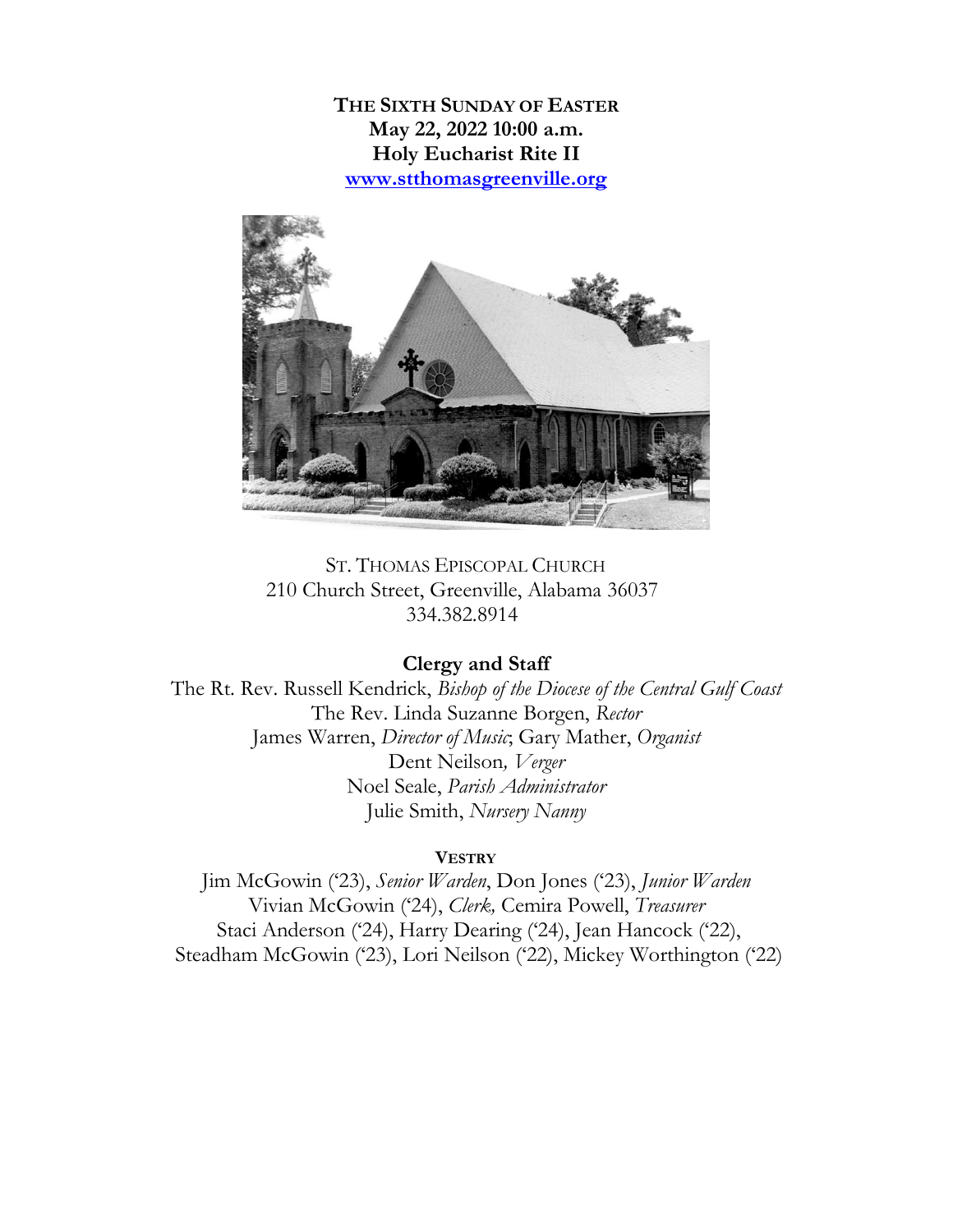# **THE HOLY EUCHARIST: RITE TWO**

*BCP – The Book of Common Prayer, H – The Hymnal 1982 S – Service Music in The Hymnal, A – Alleluia III Songbook*

### **THE LITURGY OF THE WORD**

#### **Prelude**

| <b>Processional Hymn</b>                    | All creatures of Our God and King | H 400          |
|---------------------------------------------|-----------------------------------|----------------|
| <b>Opening Acclamation</b>                  |                                   | <b>BCP 355</b> |
| <b>Celebrant</b> Alleluia. Christ is risen. |                                   |                |

**Celebrant**

Almighty God, to you all hearts are open, all desires known, and from you no secrets are hid: Cleanse the thoughts of our hearts by the inspiration of your Holy Spirit, that we may perfectly love you, and worthily magnify your holy Name; through Christ our Lord. *Amen.*

## **A Song of Praise** S 236

## **Collect of the Day**

**Celebrant** The Lord be with you. *People And also with you.* **Celebrant** Let us pray.

*People The Lord is risen indeed. Alleluia.*

## **Collect**

O God, you have prepared for those who love you such good things as surpass our understanding: Pour into our hearts such love towards you, that we, loving you in all things and above all things, may obtain your promises, which exceed all that we can desire; through Jesus Christ our Lord, who lives and reigns with you and the Holy Spirit, one God, for ever and ever. *Amen.*

## **The Word of God**

## **First Reading Acts 16:9-15**

During the night Paul had a vision: there stood a man of Macedonia pleading with him and saying, "Come over to Macedonia and help us." When he had seen the vision, we immediately tried to cross over to Macedonia, being convinced that God had called us to proclaim the good news to them. We set sail from Troas and took a straight course to Samothrace, the following day to Neapolis, and from there to Philippi, which is a leading city of the district of Macedonia and a Roman colony. We remained in this city for some days. On the sabbath day we went outside the gate by the river, where we supposed there was a place of prayer; and we sat down and spoke to the women who had gathered there. A certain woman named Lydia, a worshiper of God, was listening to us; she was from the city of Thyatira and a dealer in purple cloth. The Lord opened her heart to listen eagerly to what was said by Paul. When she and her household were baptized, she urged us, saying, "If you have judged me to be faithful to the Lord, come and stay at my home." And she prevailed upon us.

The Word of the Lord. *People Thanks be to God.*

## **Psalm 67** BCP 675

*Officiant and People*

1 May God be merciful to us and bless us, \* show us the light of his countenance and come to us.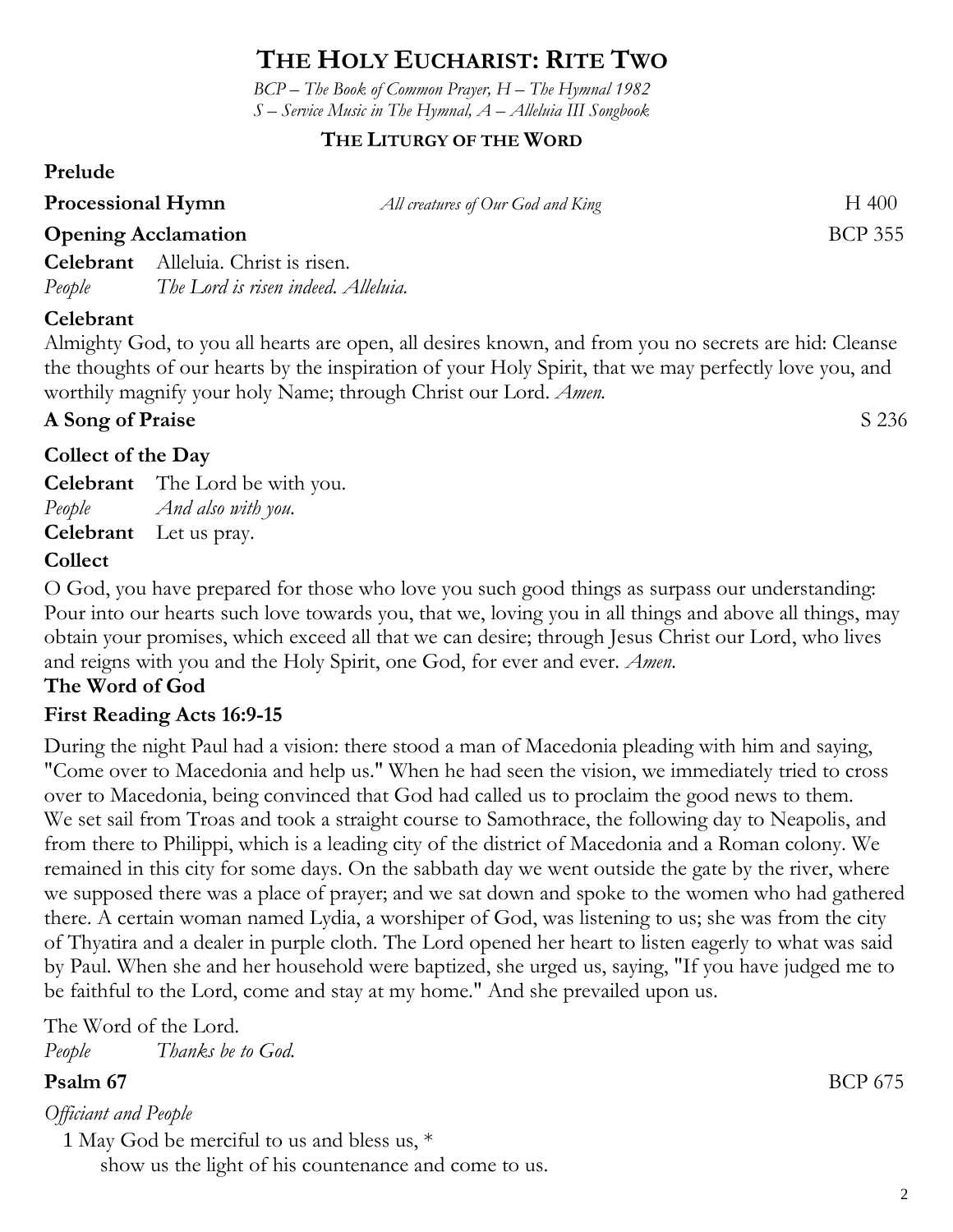- 2 Let your ways be known upon earth, \* your saving health among all nations.
- 3 Let the peoples praise you, O God; \* let all the peoples praise you.
- 4 Let the nations be glad and sing for joy, \* for you judge the peoples with equity and guide all the nations upon earth.
- 5 Let the peoples praise you, O God; \* let all the peoples praise you.
- 6 The earth has brought forth her increase; \* may God, our own God, give us his blessing.
- 7 May God give us his blessing, \* and may all the ends of the earth stand in awe of him.

## **Second Reading Revelation 21:10, 22-22:5**

In the spirit the angel carried me away to a great, high mountain and showed me the holy city Jerusalem coming down out of heaven from God.

I saw no temple in the city, for its temple is the Lord God the Almighty and the Lamb. And the city has no need of sun or moon to shine on it, for the glory of God is its light, and its lamp is the Lamb. The nations will walk by its light, and the kings of the earth will bring their glory into it. Its gates will never be shut by day-- and there will be no night there. People will bring into it the glory and the honor of the nations. But nothing unclean will enter it, nor anyone who practices abomination or falsehood, but only those who are written in the Lamb's book of life.

Then the angel showed me the river of the water of life, bright as crystal, flowing from the throne of God and of the Lamb through the middle of the street of the city. On either side of the river is the tree of life with its twelve kinds of fruit, producing its fruit each month; and the leaves of the tree are for the healing of the nations. Nothing accursed will be found there any more. But the throne of God and of the Lamb will be in it, and his servants will worship him; they will see his face, and his name will be on their foreheads. And there will be no more night; they need no light of lamp or sun, for the Lord God will be their light, and they will reign forever and ever.

The Word of the Lord. *People Thanks be to God.*

**Sequence Hymn** *Come, Holy Spirit, heavenly Dove H* 510

## **Gospel John 14:23-29**

**Celebrant** The Holy Gospel of our Lord Jesus Christ according to John. *People**Glory to you, Lord Christ.*

Jesus said to Judas (not Iscariot), "Those who love me will keep my word, and my Father will love them, and we will come to them and make our home with them. Whoever does not love me does not keep my words; and the word that you hear is not mine, but is from the Father who sent me. "I have said these things to you while I am still with you. But the Advocate, the Holy Spirit, whom the Father will send in my name, will teach you everything, and remind you of all that I have said to you. Peace I leave with you; my peace I give to you. I do not give to you as the world gives. Do not let your hearts be troubled, and do not let them be afraid. You heard me say to you, `I am going away, and I am coming to you.' If you loved me, you would rejoice that I am going to the Father, because the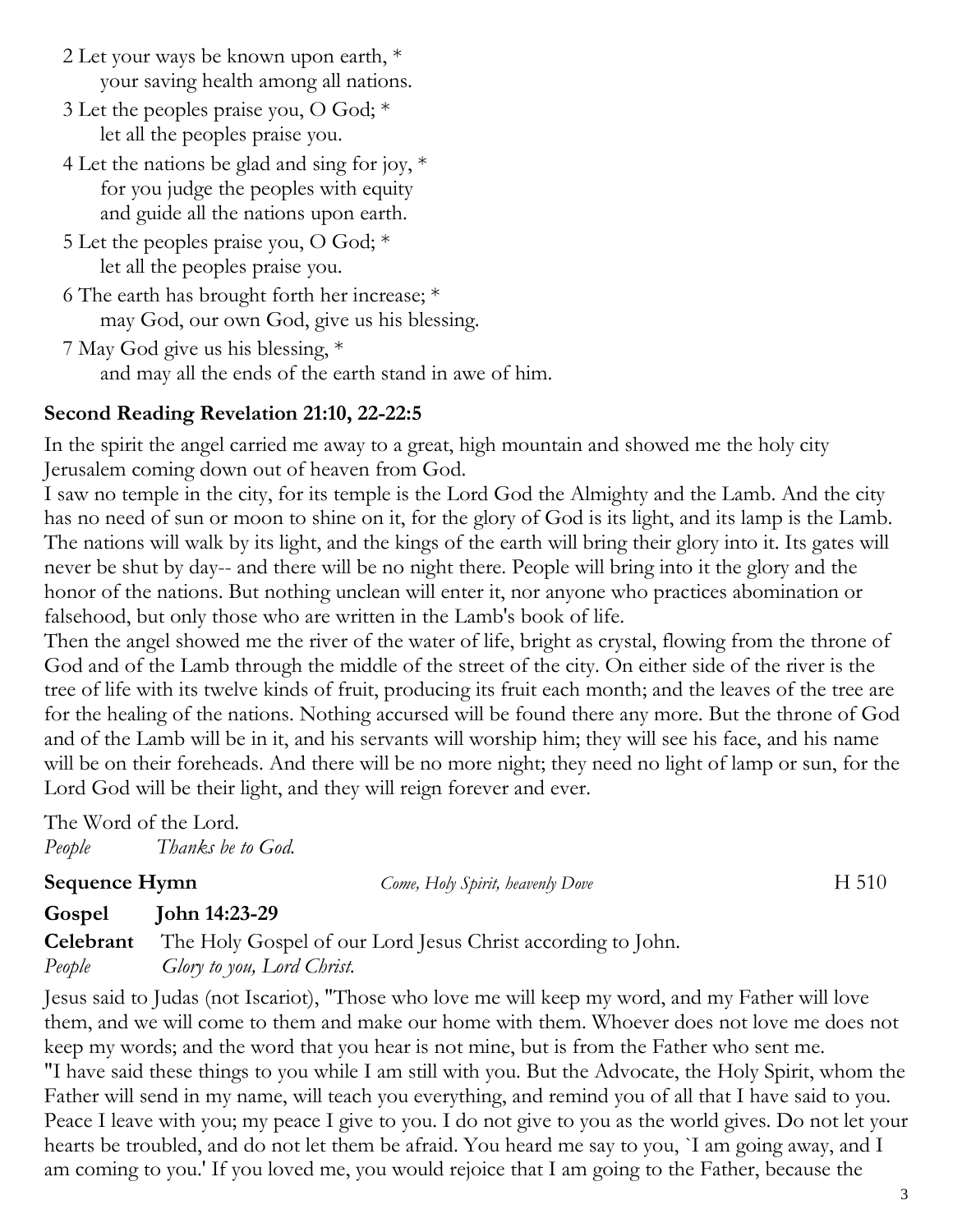Father is greater than I. And now I have told you this before it occurs, so that when it does occur, you may believe."

**Celebrant** The Gospel of the Lord. *People Praise to you, Lord Christ.*

**The Sermon** The Reverend Linda Suzanne C. Borgen

### **The Nicene Creed BCP 358**

*All say together* We believe in one God, the Father, the Almighty, maker of heaven and earth, of all that is, seen and unseen. We believe in one Lord, Jesus Christ, the only Son of God, eternally begotten of the Father, God from God, Light from Light, true God from true God, begotten, not made, of one Being with the Father. Through him all things were made. For us and for our salvation he came down from heaven: by the power of the Holy Spirit he became incarnate from the Virgin Mary, and was made man. For our sake he was crucified under Pontius Pilate; he suffered death and was buried. On the third day he rose again in accordance with the Scriptures; he ascended into heaven and is seated at the right hand of the Father. He will come again in glory to judge the living and the dead, and his kingdom will have no end. We believe in the Holy Spirit, the Lord, the giver of life, who proceeds from the Father and the Son. With the Father and the Son he is worshiped and glorified. He has spoken through the Prophets. We believe in one holy catholic and apostolic Church. We acknowledge one baptism for the forgiveness of sins. We look for the resurrection of the dead, and the life of the world to come. Amen.

## **The Prayers of the People** *Form IV* BCP 388

Let us pray for the Church and for the world.

Grant, Almighty God, that all who confess your Name may be united in your truth, live together in your love, and reveal your glory in the world.

Silence

Lord, in your mercy *Hear our prayer.*

Guide the people of this land, and of all the nations, in the ways of justice and peace; that we may honor one another and serve the common good.

Silence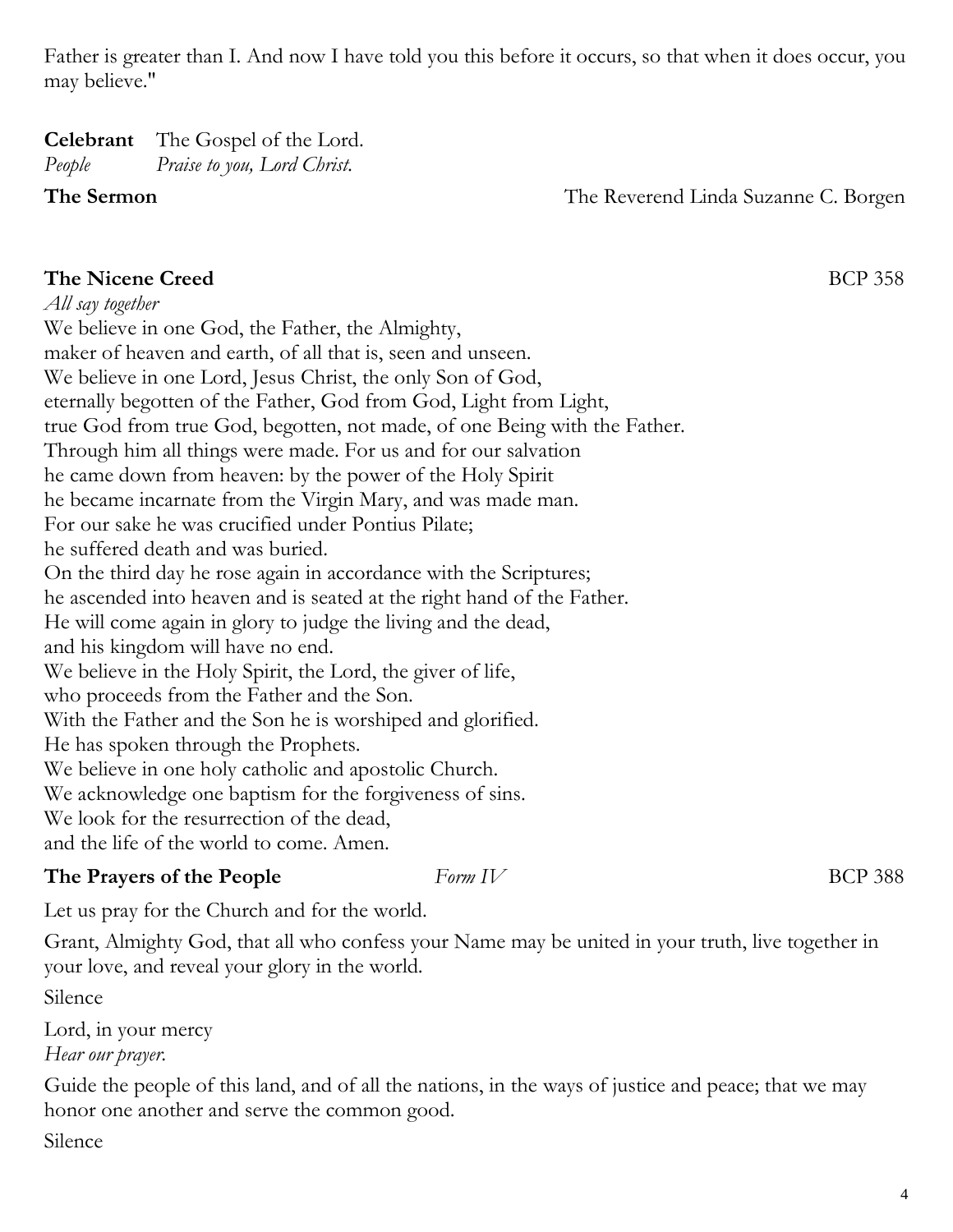Lord, in your mercy *Hear our prayer.*

Give us all a reverence for the earth as your own creation, that we may use its resources rightly in the service of others and to your honor and glory.

Silence

Lord, in your mercy *Hear our prayer.*

Bless all whose lives are closely linked with ours, and grant that we may serve Christ in them, and love one another as he loves us.

Silence

Lord, in your mercy *Hear our prayer.*

Comfort and heal all those who suffer in body, mind, or spirit; give them courage and hope in their troubles, and bring them the joy of your salvation.

Silence

Lord, in your mercy *Hear our prayer.*

We commend to your mercy all who have died, that your will for them may be fulfilled; and we pray that we may share with all your saints in your eternal kingdom.

Silence

Lord, in your mercy *Hear our prayer.*

*The Celebrant concludes with an absolution or a suitable Collect.*

## **Confession of Sin** BCP 360

**Celebrant** Let us confess our sins against God and our neighbor.

## **Confession of Sin**

*All say together* Most merciful God, we confess that we have sinned against you in thought, word, and deed, by what we have done, and by what we have left undone. We have not loved you with our whole heart; we have not loved our neighbors as ourselves. We are truly sorry and we humbly repent. For the sake of your Son Jesus Christ, have mercy on us and forgive us; that we may delight in your will, and walk in your ways, to the glory of your Name. Amen.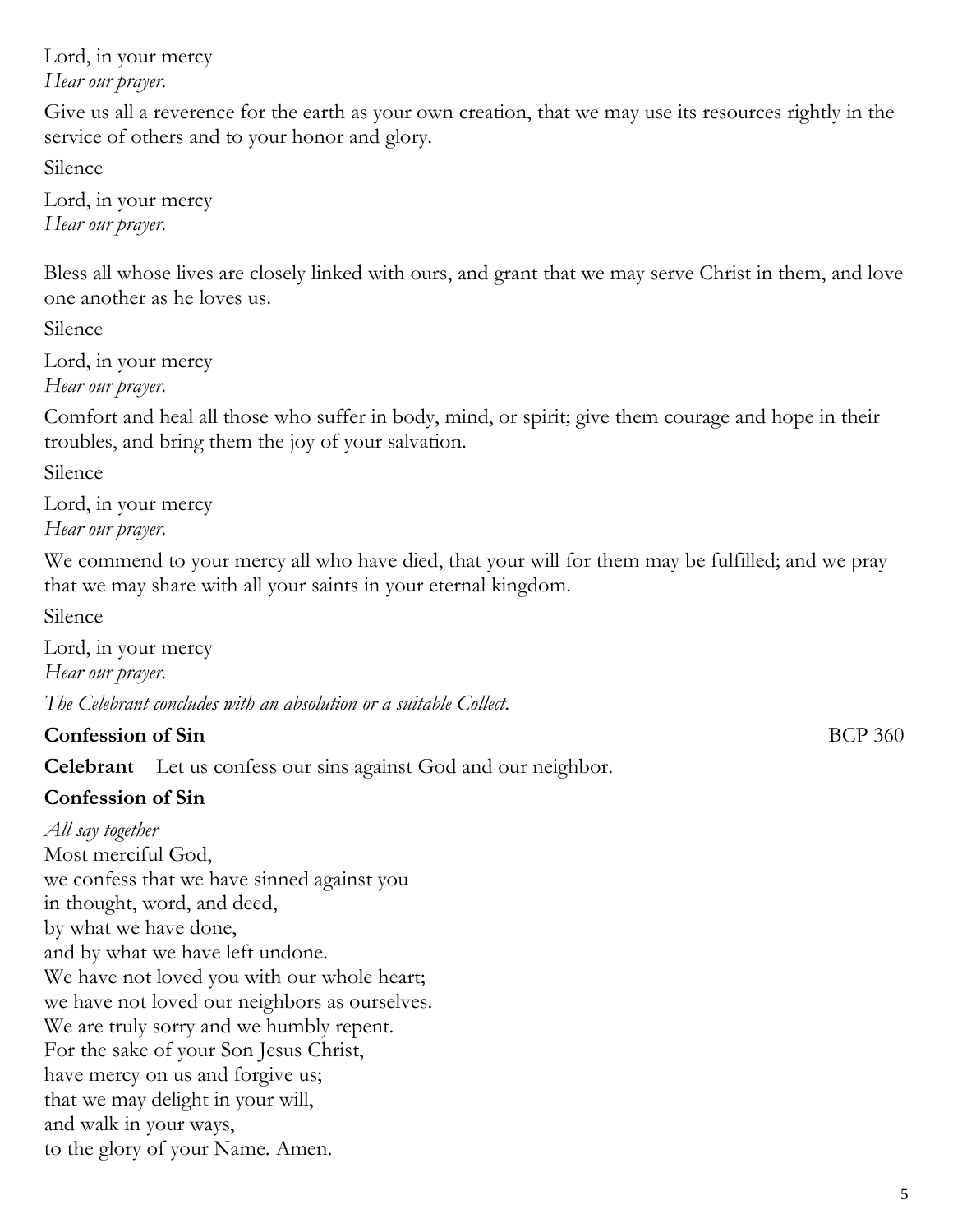#### **Absolution** BCP 360

Almighty God have mercy on you, forgive you all your sins through our Lord Jesus Christ, strengthen you in all goodness, and by the power of the Holy Spirit keep you in eternal life. *Amen.*

#### **The Peace**

**Celebrant** The peace of the Lord be always with you. *People And also with you.*

**The Announcements**

### **The Holy Communion**

#### **Offertory**

*The Priest says* Walk in love, as Christ loved us and gave himself for us, an offering and sacrifice to God. *Ephesians 5:2*

*(Offerings may be mailed, given to the church office, or given securely online at [www.stthomasgreenville.org\)](http://www.stthomasgreenville.org/)*

## **Offertory Meditation** Gary Mather

#### **Doxology** H 380 vs 3

Praise God, from whom all blessings flow; Praise him, all creatures here below; Praise him above, ye heavenly host: Praise Father, Son and Holy Ghost. A-men

## **The Great Thanksgiving** BCP 361 **Celebrant** The Lord be with you. *People And also with you.* **Celebrant** Lift up your hearts. *People We lift them to the Lord.*  **Celebrant** Let us give thanks to the Lord our God. *People It is right to give him thanks and praise.*

It is right, and a good and joyful thing, always and everywhere to give thanks to you, Father Almighty, Creator of heaven and earth; through Jesus Christ our Lord; who on the first day of the week overcame death and the grave, and by his glorious resurrection opened to us the way of everlasting life.

Therefore we praise you, joining our voices with Angels and Archangels and with all the company of heaven, who for ever sing this hymn to proclaim the glory of your Name:

#### **Sanctus** S 130

Holy, holy, holy Lord, God of power and might, Holy, holy, holy Lord, God of power and might, heaven and earth are full of your glory.

Hosanna in the highest.

Hosanna in the highest

Blessed is he who comes in the name of the Lord.

Hosanna in the highest.

6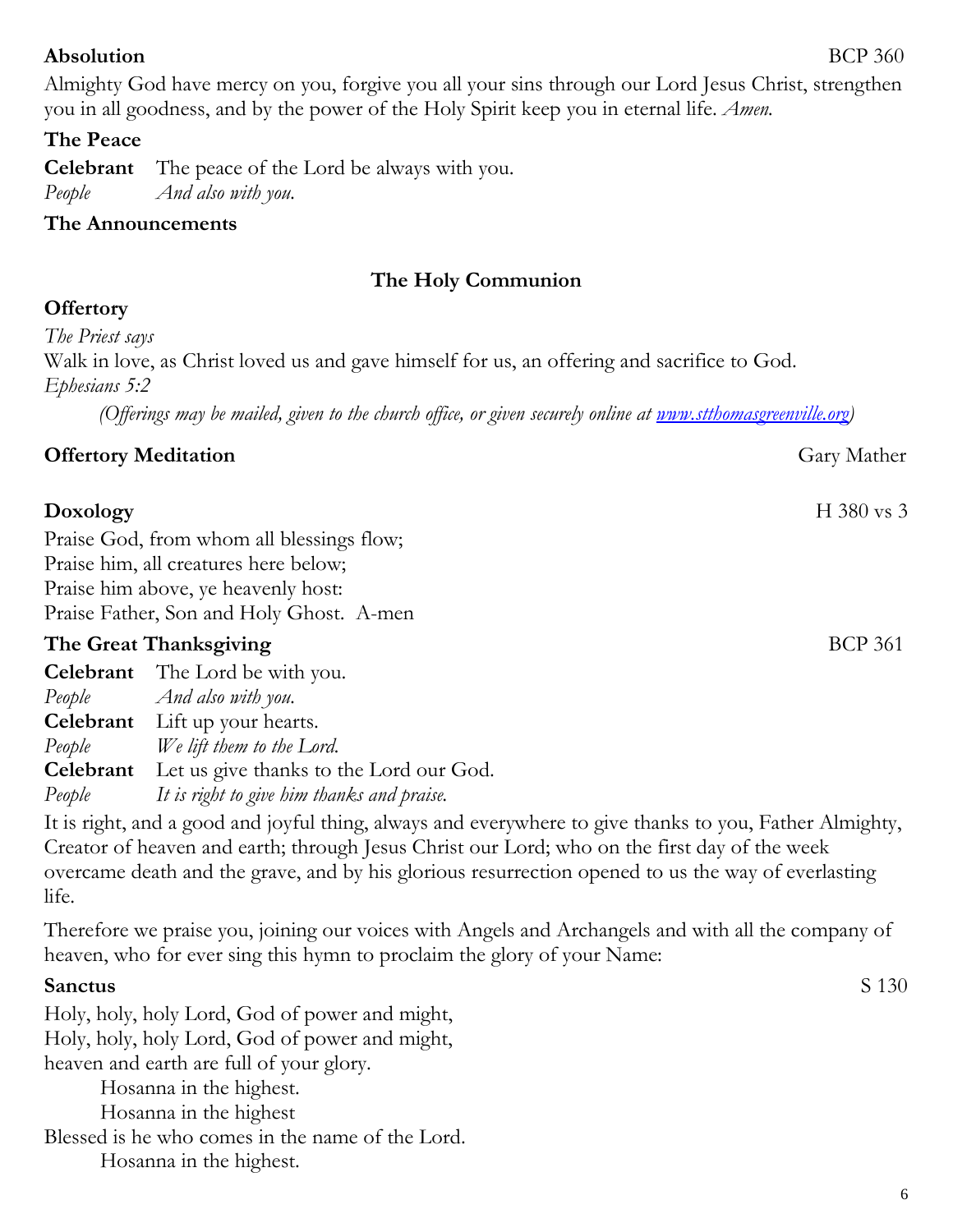Hosanna in the highest

Then the Celebrant continues:

Holy and gracious Father: In your infinite love you made us for yourself, and, when we had fallen into sin and become subject to evil and death, you, in your mercy, sent Jesus Christ, your only and eternal Son, to share our human nature, to live and die as one of us, to reconcile us to you, the God and Father of all.

He stretched out his arms upon the cross, and offered himself, in obedience to your will, a perfect sacrifice for the whole world.

On the night he was handed over to suffering and death, our Lord Jesus Christ took bread; and when he had given thanks to you, he broke it, and gave it to his disciples, and said, "Take, eat: This is my Body, which is given for you. Do this for the remembrance of me."

After supper he took the cup of wine; and when he had given thanks, he gave it to them, and said, "Drink this, all of you: This is my Blood of the new Covenant, which is shed for you and for many for the forgiveness of sins. Whenever you drink it, do this for the remembrance of me."

Therefore we proclaim the mystery of faith:

*Celebrant and People* Christ has died. Christ is risen. Christ will come again.

The Celebrant continues

We celebrate the memorial of our redemption, O Father, in this sacrifice of praise and thanksgiving. Recalling his death, resurrection, and ascension, we offer you these gifts.

Sanctify them by your Holy Spirit to be for your people the Body and Blood of your Son, the holy food and drink of new and unending life in him. Sanctify us also that we may faithfully receive this holy Sacrament, and serve you in unity, constancy, and peace; and at the last day bring us with all your saints into the joy of your eternal kingdom.

All this we ask through your Son Jesus Christ: By him, and with him, and in him, in the unity of the Holy Spirit all honor and glory is yours, Almighty Father, now and for ever. AMEN.

## **Lord's Prayer**

**Celebrant:** And now, as our Savior Christ has taught us, we are bold to pray,

## *Celebrant and People*

Our Father, who art in heaven, hallowed be thy Name, thy kingdom come, thy will be done, on earth as it is in heaven. Give us this day our daily bread. And forgive us our trespasses, as we forgive those who trespass against us. And lead us not into temptation, but deliver us from evil.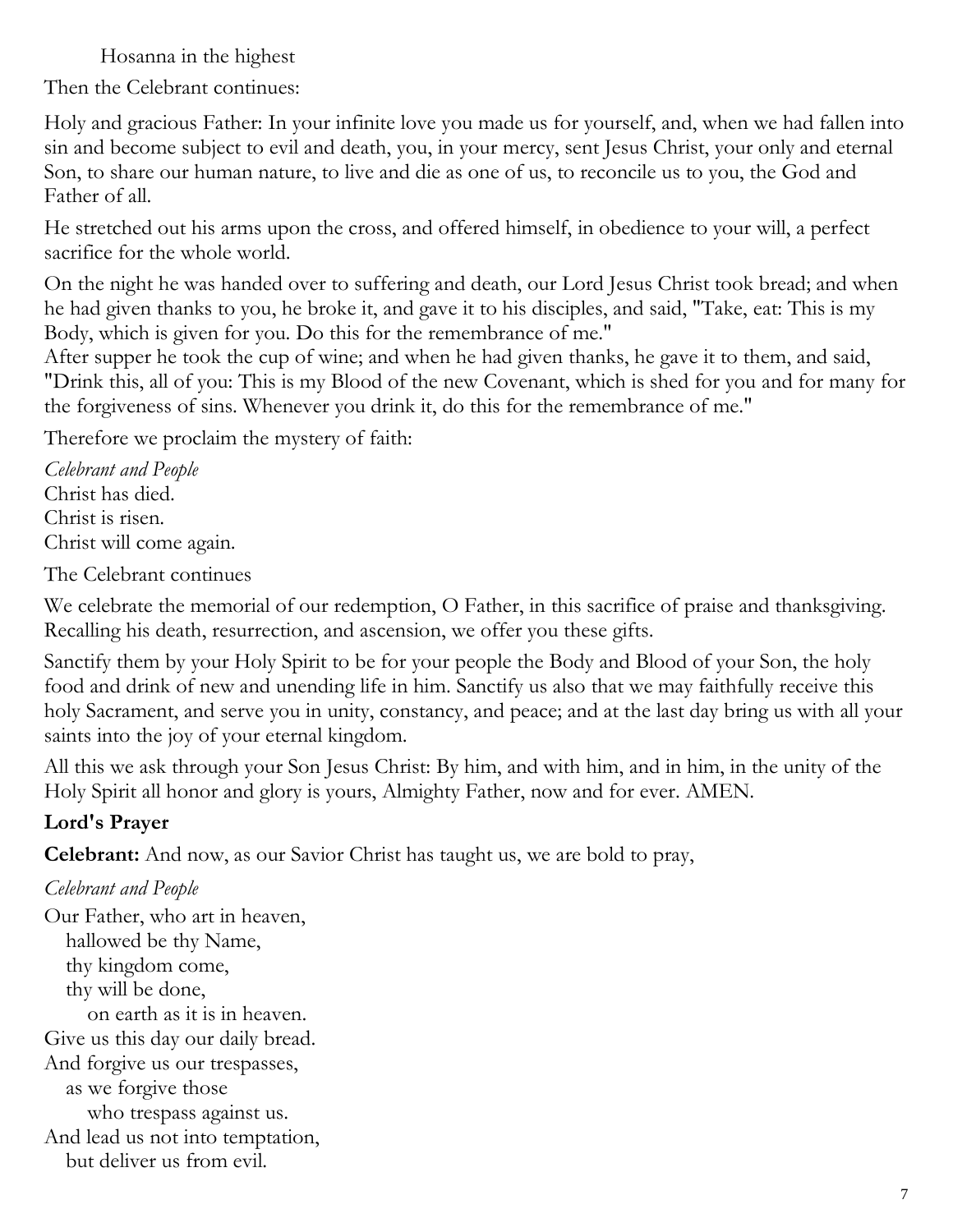For thine is the kingdom, and the power, and the glory, for ever and ever. Amen.

#### **The Breaking of the Bread**

The Celebrant breaks the consecrated Bread.

**Celebrant** Alleluia. Christ our Passover is sacrificed for us. *People Therefore let us keep the feast. Alleluia.*

#### **Celebrant**

The Gifts of God for the People of God. Take them in remembrance that Christ died for you, and feed on him in your hearts by faith, with thanksgiving.

The Bread and the Cup are given to the communicants with these words

The Body of Christ, the bread of heaven. [*Amen.*]

The Blood of Christ, the cup of salvation [*Amen.*]

| <b>Communion Hymns</b>    | Choir and Congregation |
|---------------------------|------------------------|
| Great is Thy Faithfulness | A 50                   |
| Glorify Thy Name          | A 45                   |

#### **Prayer for Lay Eucharistic Visitor**

**Celebrant** In the name of this congregation and our Lord Jesus Christ, we send you forth bearing these holy gifts, so that those to whom you go share with us in this Holy Communion of Christ's Body and Blood.

*People For we who are many are one body, because we all share one bread and one cup.*

#### **Post-Communion Prayer** BCP 366

After Communion, the Celebrant says Let us pray.

#### *Celebrant and People*

Almighty and everliving God, we thank you for feeding us with the spiritual food of the most precious Body and Blood of your Son our Savior Jesus Christ; and for assuring us in these holy mysteries that we are living members of the Body of your Son, and heirs of your eternal kingdom. And now, Father, send us out to do the work you have given us to do, to love and serve you as faithful witnesses of Christ our Lord. To him, to you, and to the Holy Spirit, be honor and glory, now and for ever. Amen.

#### **Blessing**

Celebrant blesses the congregation saying

The peace of God, which passes all understanding, keep your hearts and minds in the knowledge and love of God, and of his Son Jesus Christ our Lord; and the blessing of God Almighty, Father, Son, and Holy Spirit, be upon you, and remain with you always. *Amen*.

| <b>Recessional Hymn</b> | All things bright and beautiful                                                                                      | H 461 |
|-------------------------|----------------------------------------------------------------------------------------------------------------------|-------|
| Dismissal               |                                                                                                                      |       |
| People                  | <b>Celebrant</b> Let us go forth in the name of Christ. Alleluia, alleluia.<br>Thanks be to God. Alleluia, alleluia. |       |

#### **Postlude**

8